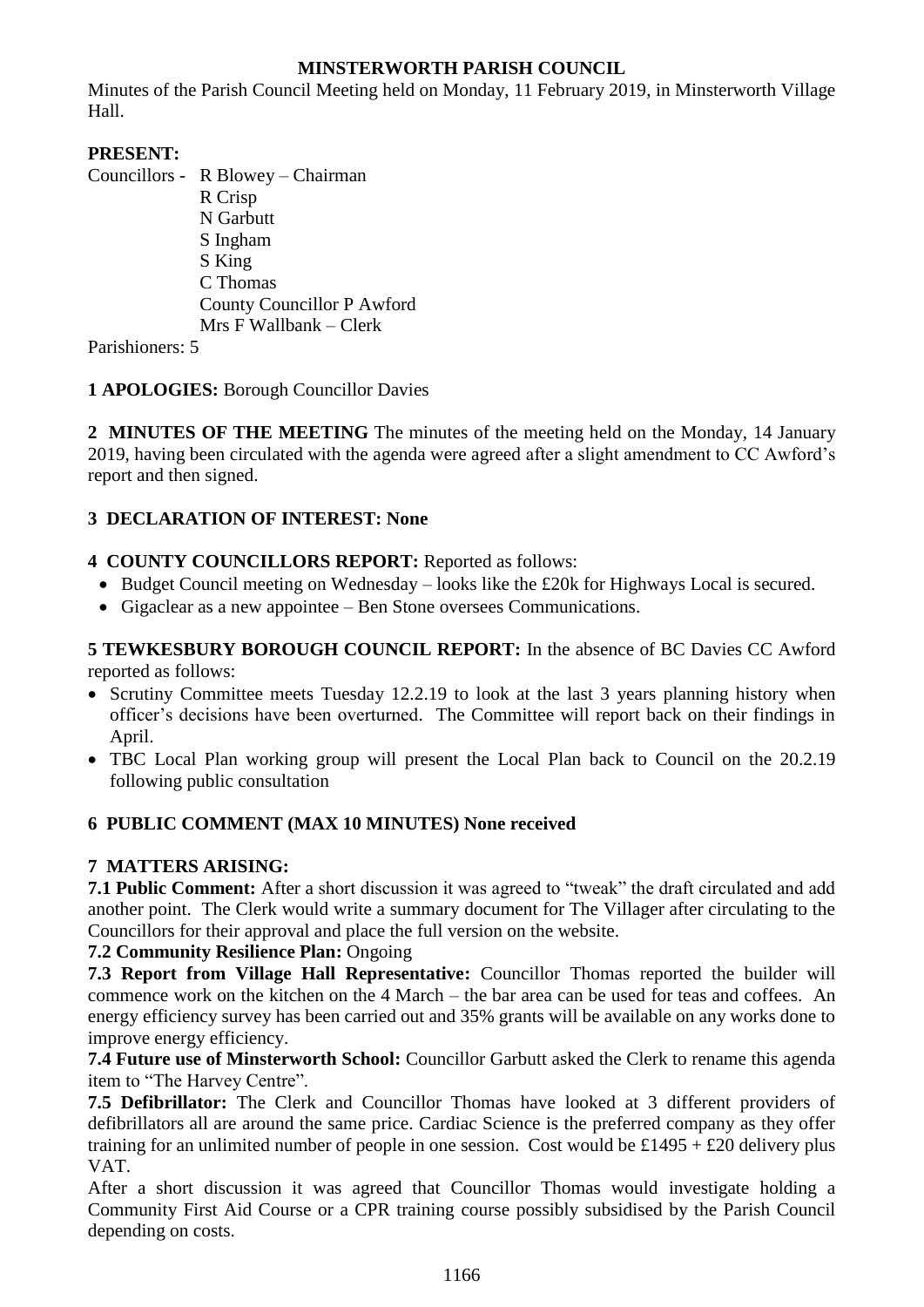**7.6 Play Area:** Councillor Crisp said he had been carrying out regular checks of the play area and identified some damage. He took pictures and consulted with the Chairman and agreed that the damaged did not constitute a risk. Some people had asked for a swing to be installed – an adult and a child seat. The Chairman had spoken with a playground manufacturer who said they could quote and apply for the necessary grant. It was agreed that he would investigate this further and check the terms of the licence which can be terminated within a month by each party. Clerk to check with the insurance company that swings would be covered. Some parishioners also thought it would be nice to have a seat in the Play Area and maybe the seat that was going to purchase in memory of Richard Few could be put in the Play Area.

## **7.7 Highway Matters:**

The Chairman had received a reply email from Craig Freeman who had gone through the various points that were raised at site meeting held on the 29 January.

A discussion took place on the provision of a speed camera. The Clerk pointed out that there were two existing yellow cameras in situ and why could these not be brought back into commission? Craig Freeman confirmed that the speed camera would have to be moved every 2 weeks and this would tie in with changing the battery. Further research needed to be put into this matter.

**7.8 GCC PROW: Blocked EMW 29:** No update Clerk to chase.

#### **8 FINANCIAL MATTERS**

**8.1 Accounts for payment and receipts:** Mrs F J Wallbank Salary 1-28 February 2019 376.14 Less Tax 21.40 354.74 Via Bank Transfer Inland Revenue 21.40 Cheque No: 101486 MVH – meeting held on 14.1.19 28.60 Via Bank Transfer Parish Magazine Printing for February 103.95 Via Bank Transfer Brandon Tool Hire: Hire of toilet for 20-25 February 75.00 VAT 15.00 90.00 Via Bank Transfer **Total: £598.69**

#### **Receipts:**

#### **Total: £0.00**

**8.2 Financial Statement** for the month ended January 2019 was circulated via email and signed by the Chairman.

## **9 PLANNING**

## **9.1 Applications:**

**18/01204/FUL** Wayside, Main Road, Minsterworth: Erection for a replacement front porch, single storey side extension, two storey rear extension and detached two-bay garage with home office accommodation over (revised plans) -The Parish Council had no objections to the revised plans

### **9.2 TBC Decisions:**

**18/01023/FUL** Holborn House, Main Road, Minsterworth: Retrospective application for the erection of a detached garage with storage over- **Granted**

CC Awford thanked the Parish Council for taking the time to detail the planning history for the planning committee. Although it did not change the decision to was very helpful

## **9.3 Appeal Decisions: None Site Inspections: None**

## **Any Other Planning Matters:**

The Chairman said that the planning advice received from GAPTC had been circulated to Councillors had been very useful.

### **10 CORRESPONDENCE: None**